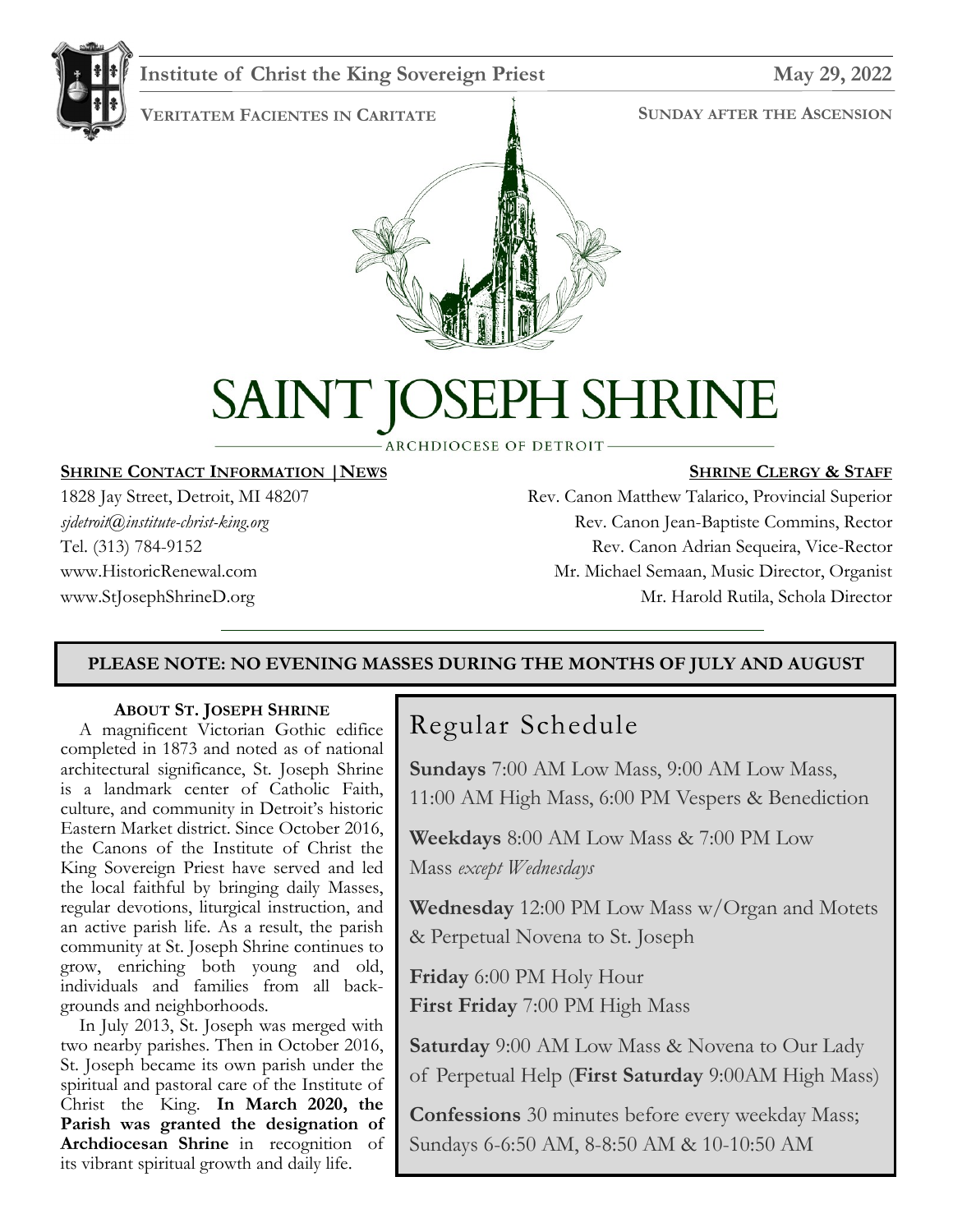| <b>SOLUTION</b> | Liturgical Calendar<br>Sunday, May 29, Sunday after the Ascension           |                                                      | <b>Server Schedule</b>                                   |
|-----------------|-----------------------------------------------------------------------------|------------------------------------------------------|----------------------------------------------------------|
|                 |                                                                             |                                                      | Sunday, June 5, Pentecost                                |
|                 | 7AM Low Mass +++ Robert Simmons, Mary Jantz, requested by Tim Simmons       |                                                      | <b>7AM Low Mass - candidates</b><br>9AM Low Mass w/organ |
|                 | 9AM Low Mass w/organ                                                        |                                                      | AC1: Patrick Skinner                                     |
|                 |                                                                             | <b>Paulina Kray, requested by Maria Vitale</b>       | AC2: Maximillian Skinner                                 |
|                 | 11AM High Mass<br>Pro Populo                                                |                                                      | 11AM High Mass                                           |
|                 | 6PM Solemn Vespers & Benediction                                            |                                                      | MC: Patrick Ohotnicky                                    |
|                 | Monday, May 30, Feria, Mass of Saint Felix I, Pope & Martyr                 |                                                      | Thur: Micah Bacon                                        |
|                 | <b>8AM Low Mass</b><br>† Germaine Dorr, requested by Christine Gray         |                                                      | AC1: Juan Pablo Delgado                                  |
|                 | 7PM Low Mass                                                                | † Rev. Fr. Stephen Roonney, Emmanuel Melonakos       | AC2: Sebastian Smith                                     |
|                 |                                                                             |                                                      | Crucifer: Lucas Dang<br>Sunday, June 12, Trinity         |
|                 | Tuesday, May 31, Queenship of Mary                                          |                                                      | <b>7AM Low Mass - candidates</b>                         |
|                 | 8AM Low Mass                                                                | Casey Gerlach, requested by Anthony Russo            | 9AM Low Mass w/organ                                     |
|                 | 7PM Low Mass                                                                | Aleks Grzesiak, requested by Katherine Sinkovita     | AC1: Maximillian Skinner                                 |
|                 |                                                                             |                                                      | AC2: Thomas Skinner                                      |
|                 | Wednesday, June 1, Saint Angela Merici, Virgin                              |                                                      | 11AM High Mass                                           |
|                 | 12PM Low Mass & Novena Devotions<br><b>St. Joseph Confraternity</b>         |                                                      | MC: John Simonson                                        |
|                 |                                                                             |                                                      | Thur: Isaac Smith                                        |
|                 | First Thursday, June 2, Feria, Votive Mass of Jesus Christ Sovereign Priest |                                                      | AC1: Ted Shaw                                            |
|                 | <b>8AM Low Mass</b>                                                         | Youssef Obeid, requested by Jessica Hanna            | AC2: John Sadowski<br>Crucifer: Luke Chisholm            |
|                 | 7PM Low Mass                                                                | † Rosemary Barr, requested by Linda Hernandez        |                                                          |
|                 | First Friday, June 3, Feria, Votive Mass of the Sacred Heart                |                                                      | <b>Usher Schedule</b>                                    |
|                 |                                                                             | Sunday, June 5, Pentecost                            |                                                          |
|                 | <b>8AM Low Mass</b>                                                         | <b>Monsignor Gilles Wach</b>                         | <b>7AM Low Mass</b> - Laabs &                            |
|                 | 7PM High Mass                                                               | <b>Shrine Groups</b>                                 | Kyle Gregory<br>9AM Low Mass w/organ                     |
|                 | First Saturday, June 4, Vigil of Pentecost                                  |                                                      | - Paul Ferrini                                           |
|                 |                                                                             | - Brian Carey                                        |                                                          |
|                 | 9AM High Mass with Novena Devotions to Our Lady of Perpetual Help           |                                                      | - Eric Restuccia                                         |
|                 |                                                                             | † Walter Zawadzki, requested by Janice Goral         | - Matt Langenderfer                                      |
|                 | Sunday, June 5, Pentecost                                                   | - Joe Laabs                                          |                                                          |
|                 | 7AM Low Mass                                                                | Chris Mangiapane, requested by Mary-Margaret Tiano   | 11AM High Mass                                           |
|                 | 9AM Low Mass w/organ                                                        | <b>†† Joseph &amp; Eleanor Merony, Dr. Eric Kuhn</b> | - Ismael Lebron                                          |
|                 | 11AM High Mass                                                              | Pro Populo                                           | - Don Sadowski<br>- Erik Moylan                          |
|                 | 6PM Solemn Vespers & Benediction                                            |                                                      | - Anthony Russo                                          |
|                 |                                                                             |                                                      | - Robert Capaldi                                         |
|                 | FROM OUR PASTOR, REV. CANON COMMINS                                         |                                                      |                                                          |
|                 |                                                                             |                                                      |                                                          |
|                 | Saturday June 11th   at 12:00 PM in Church                                  |                                                      |                                                          |
|                 | Holy Face presentation, devotions, and veneration.                          |                                                      |                                                          |
|                 |                                                                             |                                                      |                                                          |
|                 | Dear faithful,                                                              |                                                      |                                                          |

There will be a short presentation on the 2nd class relic of the Holy Face that is currently in the AOD. It was created in 1855 under Pope Pius IX. The image was touched to Veronica's Veil, the True Cross, and the Spear of Longinus. After the presentation there will be devotions and veneration of the relic. **This event is open to all. The Sursum Corda outing for young adults will follow.** A beautiful way to begin the month of June!

 $\mathbf{e}$ 

<u>e</u>

O

## **Parish Directory June 13th to June 19th Photography Session** at the Shrine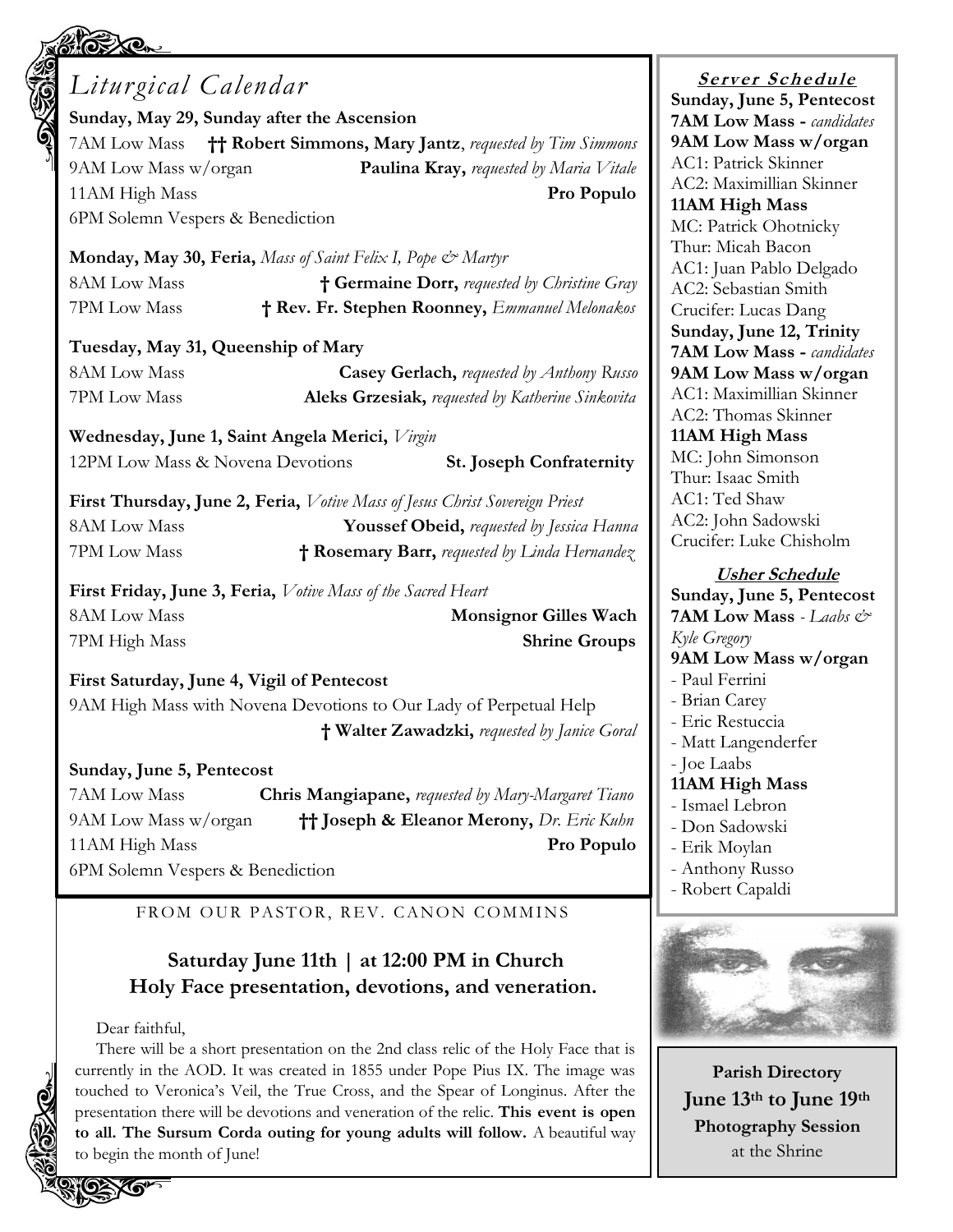## **150TH ANNIVERSARY—PREPARATION 2022 PARISH PHOTO DIRECTORY**

Dear faithful and friends: As part of our preparation for the **150th Anniversary of the Dedication of the Church** on November 16, 1873 by Bishop Borgess, we would like to offer you the opportunity to be part of our Parish Photo Directory. This new directory will bring us together to develop new relationships, connect with our own families, with new families, and reconnect with those we haven't seen for a while.

Join us for this "Connections Event" and be part of what our Great Saint Joseph is doing right here at the Shrine!

> Schedule your **free professional photography session** with *Universal Church Directories*.

## **Booking your time slot is easy!**

1) Go to **www.ucdir.com** and click on Photography Appointment Scheduling log in.

2) Enter **MI1645** in the church code field. 3) Enter **'photos'** in the password field.

\*\*\* Photos will be taken at St Joseph Shrine and everyone who is photographed will receive a complimentary 8x10 portrait and a parish directory. \*\*\*

**Questions**? Call or email Cynthia Burley: joscynburley@gmail.com | 718-419-1166.

#### **St. Joseph Confraternity**

Enroll a loved one in a year's worth of Wednesday Novena Masses! *Forms in Vestibule*.

## **Calendar of Events**

**TODAY! May 29,** Confirmation class in Rectory basement classroom after 11AM Mass.

**Monday, May 30,** Memorial Day Low Masses 8AM and 7PM.

**Wednesday, June 1,** Erratum in Quarterly Schedule, please read: **NO end-of-year party for catechism classes that day**.

**Saturday, June 4,** Vigil of Pentecost, First Saturday Day of Recollection. 9AM High Mass, Catered Breakfast in Social Hall, Conference topic: **Saint Ephrem on Our Lady**, Rosary & Benediction in church.

**Sunday, June 5,** FEAST OF PENTECOST Low Masses at 7AM and 9AM. High Mass at 11AM. A second collection will be taken up for the Sister Adorers at all Masses.

**Monday, June 6 - Friday June 10,** *Canons on Retreat*. **NO 8AM MASS**. Unfortunately, we are only able to cover the 12 Noon Mass on Wednesday, and the evening Masses at 7PM on the other weekdays.

**Saturday, June 11,** Sursum Corda at 12 Noon.

**Sunday, June 12,** *Trinity Sunday*. Confirmation Class in Rectory Basement classroom after 11AM Mass.

**Thursday, June 16,** *Corpus Christi*. 8AM Low Mass, 7PM High Mass followed by Procession with the Blessed Sacrament.

**Friday, June 17,** Aquinas Night at 8PM after 6PM Holy Hour, 7PM Low Mass. Topic: **Hell for Those Who Choose It**.